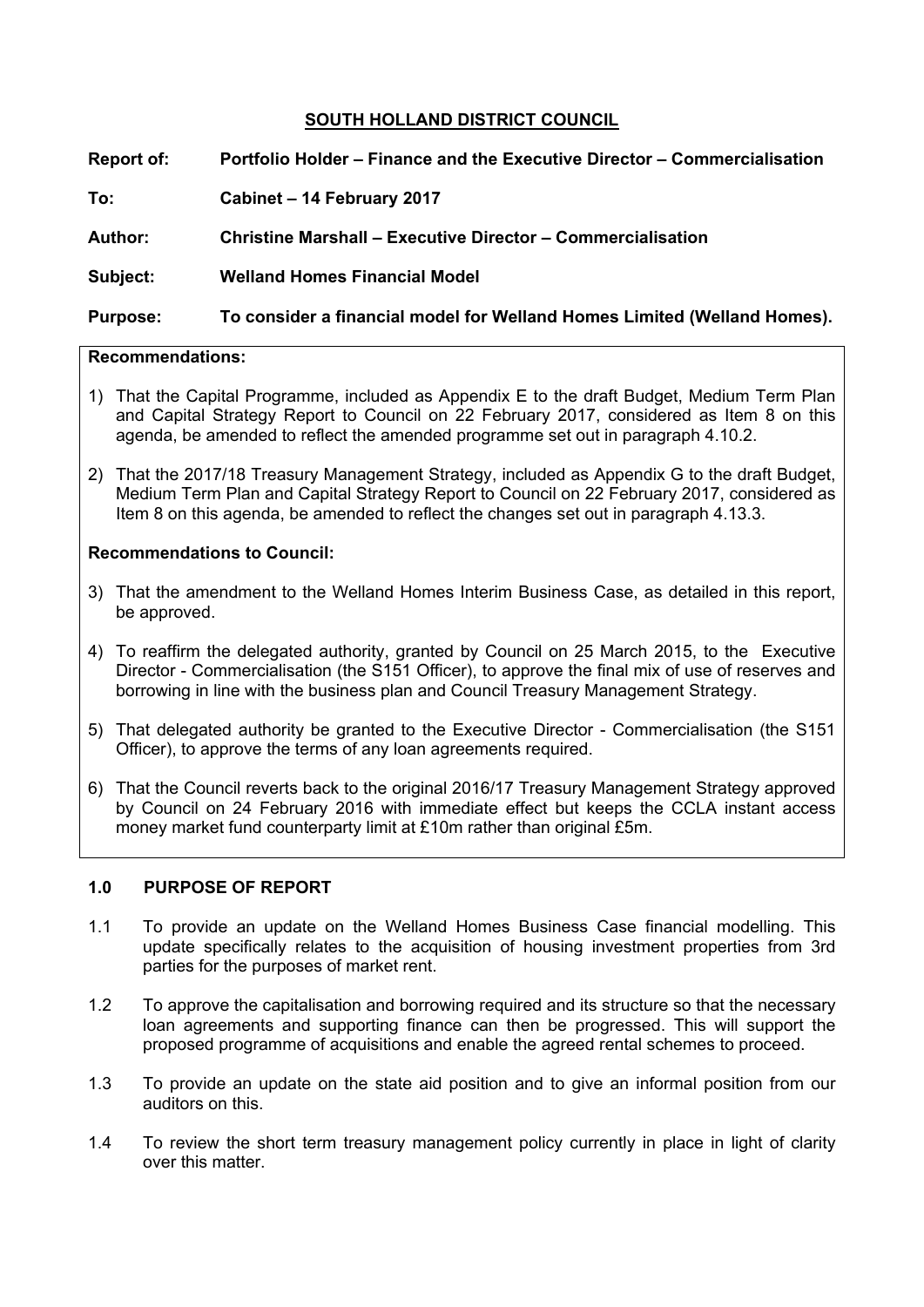# **2.0 BACKGROUND**

- 2.1 Welland Homes is the Council's wholly owned housing development company, established in July 2015 to support the delivery of a range of much needed housing solutions across the district. The original business plan for the company focuses on the following main strands of activity:
	- **Holding private rented housing as an investment asset.** By utilising a company structure, the Council is able to invest in private rented housing through Welland Homes Ltd, the Council is able to help bridge a gap in the housing market and thereby help to meet local demand – whilst at the same time making effective use of capital to achieve better returns.
	- **Building new homes for both market sale and rent.** In addition to being a holding vehicle, Welland Homes is also a delivery vehicle. Utilising a commissioning approach and 'design and build contracts' to bring about development, Welland Homes is presently taking forward two sites for market housing for sale and rent, totalling 34 homes (subject to planning).
- 2.2 An initial six sites were identified as the development focus for the company and these were centric to the initial business case approved by Council in 2014. However, a number of constraints around these sites subsequently emerged, resulting in an inability to deliver a number of the approved component parts of the original approved business plan.
- 2.3 In July 2016 an updated Interim Business Plan was approved by Cabinet. This identified that since the original business plan was approved, the Council's need for affordable rented stock had increased significantly due to:
	- replacements needed as a result of a re-invigorated 'Right to Buy' programme, and
	- changes to national government policy, which place an heightened need within stock holding local authorities to increase their asset base.
- 2.4 Given the uncertainty around the scale of the future housing delivery requirement for the district, the Interim Business Plan was developed to enable "us to focus on what we do know" and fast track delivery of some new housing whilst the emerging details of future development requirements are understood.
- 2.5 The interim business plan proposed agreement for the development and/or acquisition of a total of 82 homes across four sites with:
	- Two site to be developed by Welland Homes for market sale and rent, subject to planning,
	- The acquisition of £3m in new build units 'off plan' for market rent, and
	- A new approach to development on behalf of the Council's HRA to be achieved via a delivery arrangement where the Council commissions the work (for its HRA) directly from Welland Homes; whilst retaining directly the ownership of land and associated uplifts in land values as a result of any planning approvals which may be secured. This gives the Council a route to increase its HRA stock at lower cost than the alternative acquisition at open market value. The first such development proposed for this route is the redevelopment of council owned land and assets at Small Drove, Weston with a view to facilitate a development of between 25 and 35 new affordable homes (subject to planning) for the benefit of the Council's Housing Revenue Account.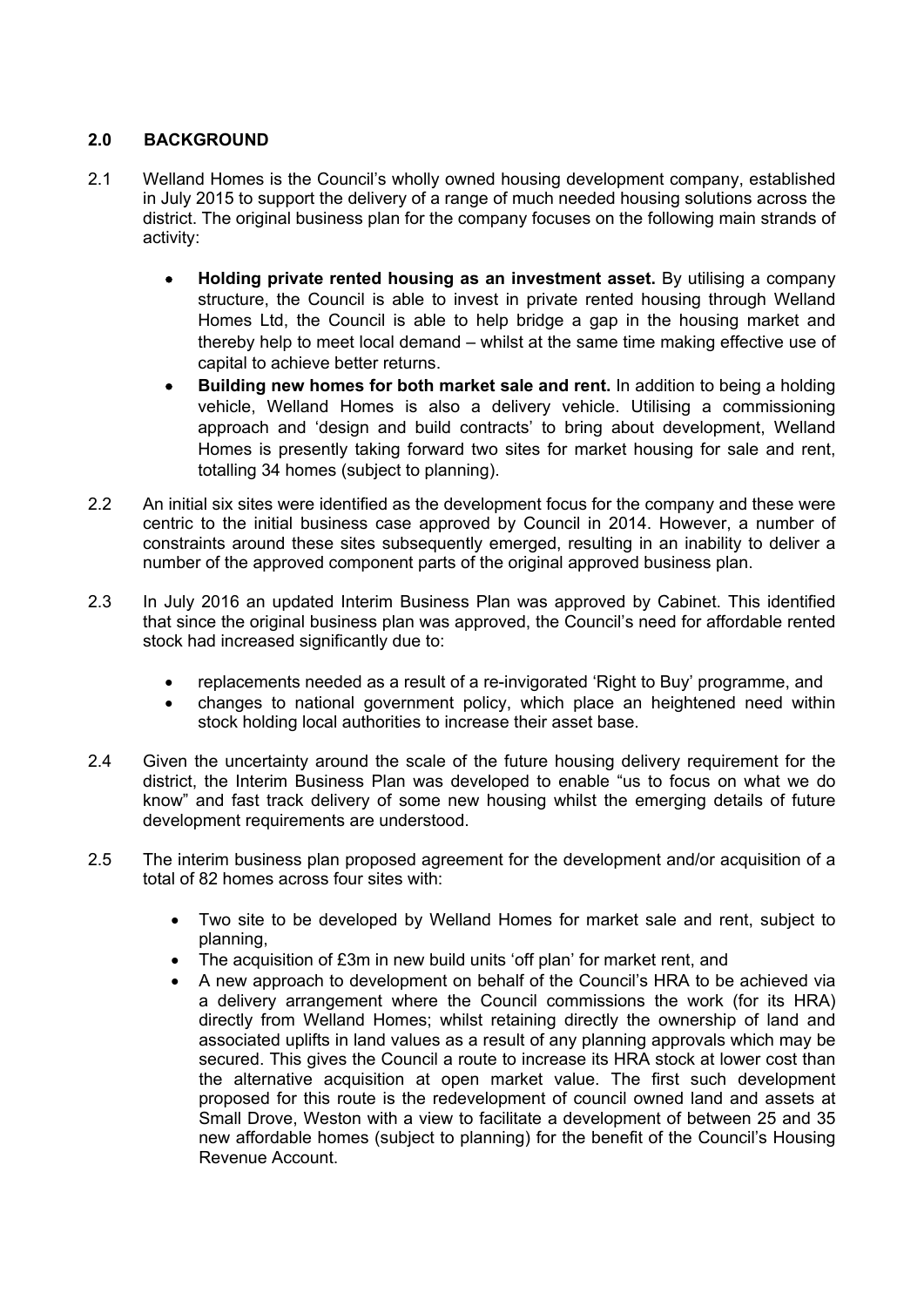- 2.6 The interim business plan also provided an opportunity to test the various development activity streams within the company. The individual streams were to be the focus of the company in the immediate future following July 2016 to allow separate projects to run in parallel providing a fast tracked mechanism for delivery in a risk managed controlled and structured way.
- 2.7 The activity identified for the period of this Interim Business Plan is summarised by project below:
	- Site 1 (Severn Road Spalding) 24 homes, 12 HRA, 12 retained by Welland Homes for market sale/rent,
	- Site 2 (Parkside Crescent, Spalding) 9 homes retained by Welland Homes for market sale/rent,
	- Site 3 (Small Drove Weston,) 34 homes phased development on behalf of the Council, and
	- Site 4 (Green Lane Spalding) 15 market rent homes acquired and retained by Welland Homes.
- 2.8 To support this activity the Interim Business Plan proposed that the initial allocation of £2.5million for the acquisition and holding of residential investment property be increased to a maximum of £3million.

## **3. CURRENT ISSUES**

- 3.1 Since the approval of the Interim Business Case significant progress has been made, although a number of immediate issues now need to be addressed:
	- the role of Welland Homes as part of the Council's need to increase the delivery of appropriate affordable housing,
	- the need to ensure that the Welland Homes Business Plan is sustainable, and
	- that contractual arrangements between the Council and Welland Homes are compliant with State Aid Regulations.

## 3.2 **State Aid**

- 3.2.1 In establishing contractual arrangements with Welland Homes the Council needs to ensure that both parties are compliant with the relevant legislation and regulations.
- 3.2.2 The provision of a loan by the Council to a wholly owned housing subsidiary may constitute State Aid according to Article 107 of the Treaty on the Function of the European Union (TFEU) if as a result of this; the Company obtains an economic advantage.
- 3.2.3 However, if the terms of the loan are comparable to terms that would be offered by a private investor, operating under normal market economy conditions, such a loan would be in line with the Market Economy Investor Principle (MEIP) and would not constitute State Aid.
- 3.2.4 The Interim Business Plan assumes that all Welland Homes Investments would be funded through 100% borrowing.
- 3.2.5 The Council has sought advice from external lawyers and from KPMG on this subject based on the Interim Business Plan. It is clear that, in order to maintain the assumed interest rate level in the current Business Plan, there needs to a gearing of equity investment to lending. KPMG advise that the equity element of capital funding should equate to around 35%.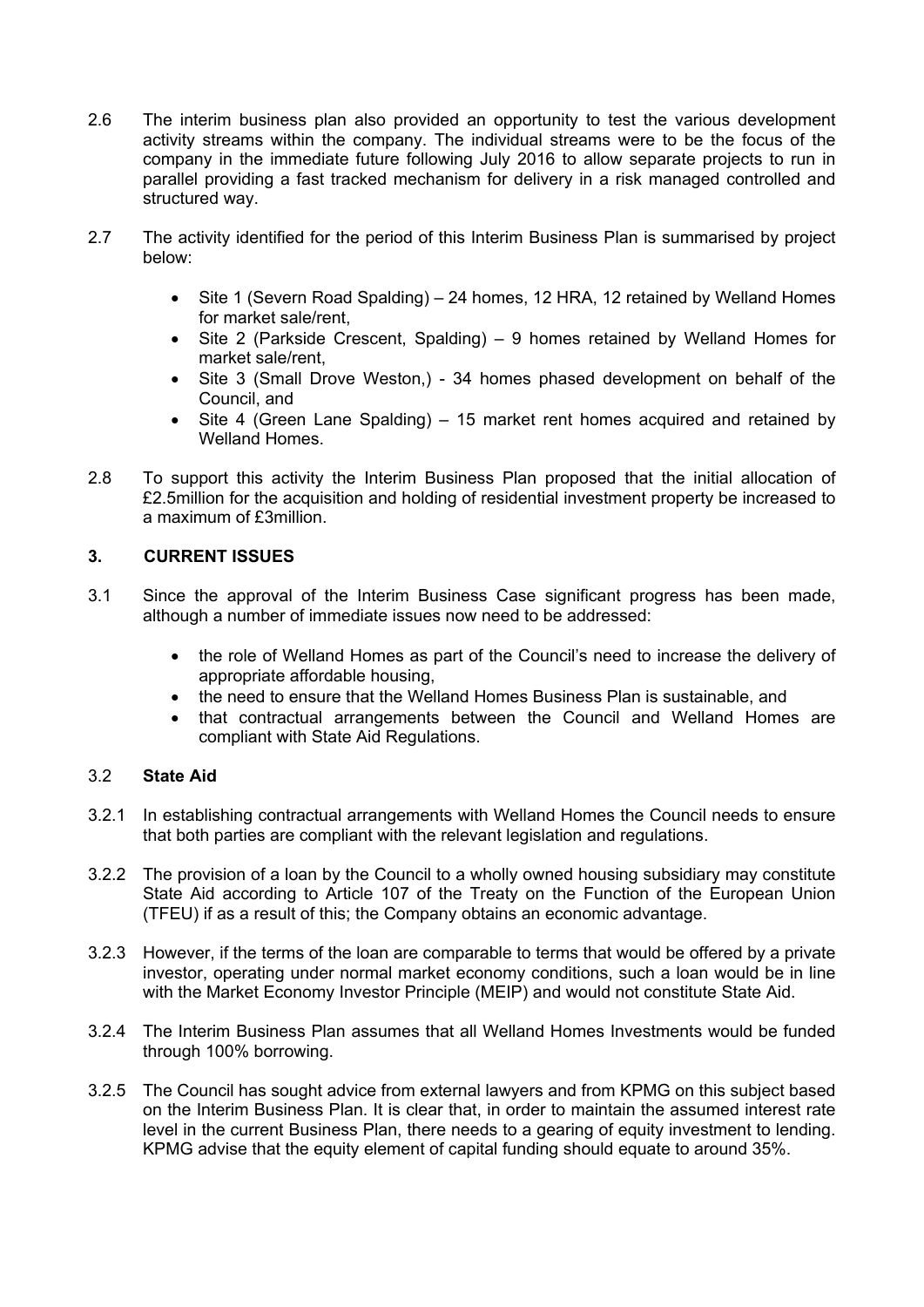3.2.6 The proposals set out in this report therefore seek to implement funding arrangements that will ensure that the Council and the Company are State Aid compliant.

## 3.3 **Green Lane, Spalding**

3.3.1 Welland Homes Limited is contractually committed to purchase 15 properties in Green Lane Spalding in March 2017. In view of this fast approaching deadline, to which the Company is contractually committed, an urgent decision is required to enable capitalisation of the company.

## **4. INTERIM BUSINESS PLAN - UPDATE**

- 4.1 Given the uncertainty over the future delivery vehicle(s) for housing in South Holland, the need to ensure State Aid compliance and the imminent purchase of properties within Green Lane the whole Welland Homes business case needs to be reviewed.
- 4.2 Going forward, it is assumed that a substantial component of the business activity of Welland Homes will be that as a holding and investment vehicle for private rented housing. This revenue generating activity will be central to covering core costs and allowing the company to trade, in addition to providing a sustainable platform from which other housingrelated opportunities can be pursued (e.g. housing development activity etc.).
- 4.3 In the immediate short term clarity around the sustainability of Welland Homes is required. This update therefore sets out the level of investment necessary to sustain Welland Homes as a holding vehicle under terms compliant with State Aid regulations.
- 4.4 In order to determine the updated baseline business case, a revised model has been created. The model is based on the core costs of the business and has been used to determine the level of activity required to generate the required returns.
- 4.5 The investment proposed will deliver approximately 60 additional properties by 31<sup>st</sup> March  $2022$ 
	- Completion of Green Lane (15 units) in March 2017,
	- Completion of Long Sutton (5 Units) by March 2018, and
	- 4 additional schemes of 10 units, with 1 completed each year up to 2021/22.
- 4.6 The model is based on a number of assumptions which are set out in detail in Confidential Appendix 1. Key assumptions are that the Council will provide equity in respect of set up costs/cash flow and 35% of the cost of individual schemes with the balance (65%) funded by Welland Homes borrowing from the Council (with the interest rate in the current model then being unchanged).
- 4.7 The assumptions built into the model are prudent and are designed to ensure a sustainable business model. In particular:
	- annual repairs and maintenance costs are assumed at £750 per property from year one, and
	- no assumption has been made about rent increases outstripping cost inflation.
- 4.8 All assumptions regarding costs and income will be reviewed on an ongoing basis as schemes are completed and units let. If actual costs are lower than current projections and rental returns improve this will improve the overall yield. In particular, assumptions around rent levels will be reviewed following the completion and letting of the Green Lane Scheme as there is initial evidence that it may be possible to overachieve the rents assumed,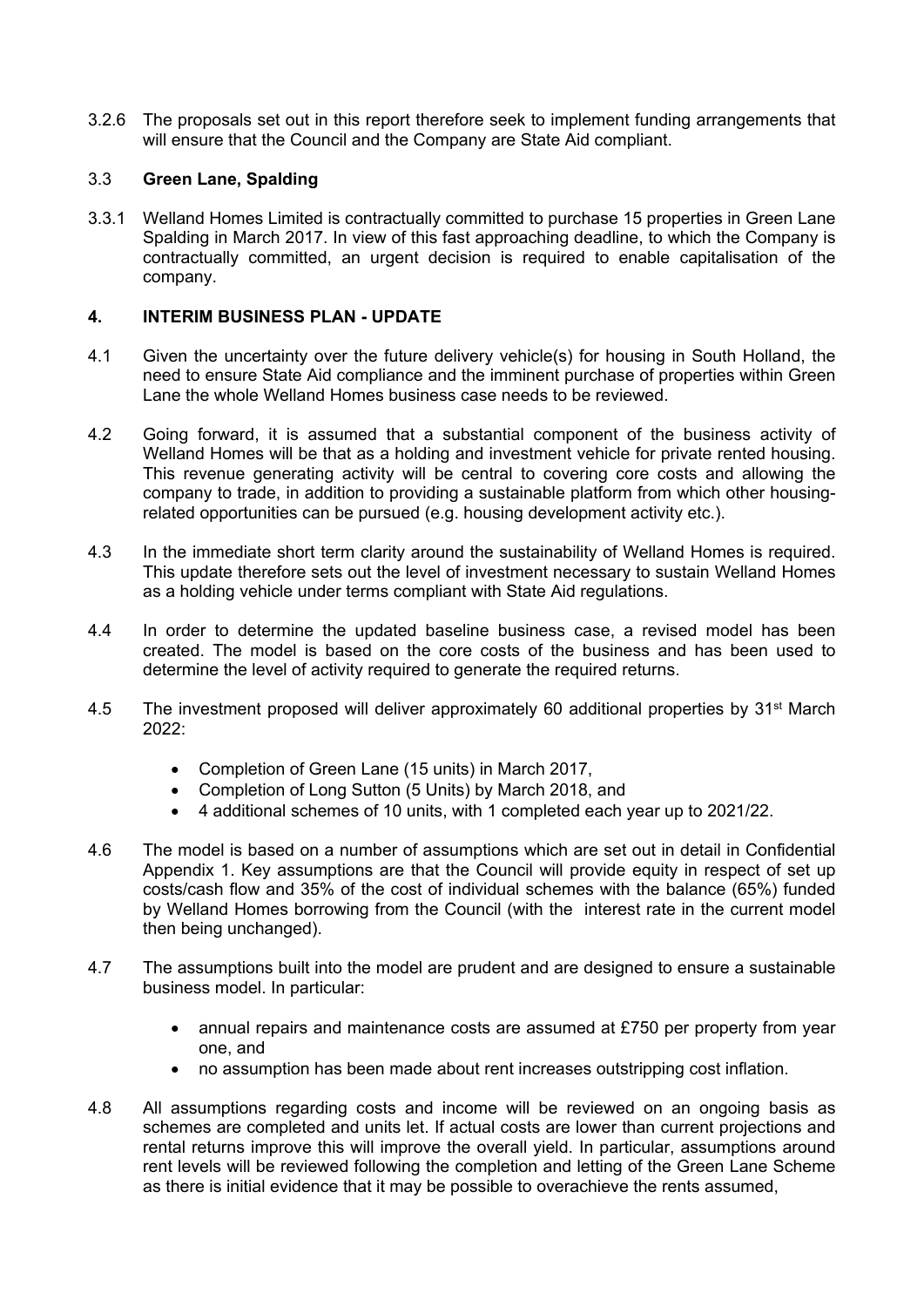## 4.9 **Welland Homes Impact**

4.9.1 The projected impact on Welland Homes is set out in Confidential Appendix 2.

## 4.10 **Council Impact**

- 4.10.1 The property numbers and financial implications reflected within this paragraph only include properties purchased by the Company and held for Private Rented Housing. The detailed projected financial impact on the Council is set out in Confidential Appendix 3 with key elements summarised below.
- 4.10.2 Based on 65% gearing the total Council Capital Programme Investment required to deliver 6 schemes (60 properties) is estimated at £3.007m over the period 2016-17 to 2021-22, an increase of £0.956m over the draft capital programme included within the Draft Medium Term Financial Plan (Item 8 on this agenda):

|         | <b>Current</b><br>Programme<br>£000 | <b>Amended</b><br>Programme<br>£000 |
|---------|-------------------------------------|-------------------------------------|
|         |                                     |                                     |
| 2016-17 | 931                                 | 858                                 |
| 2017-18 | 1,120                               | 241                                 |
| 2018-19 |                                     | 477<br>-                            |
| 2019-20 |                                     | 477<br>-                            |
| 2020-21 |                                     | 477                                 |
| 2021-22 |                                     | 477<br>-                            |
|         | 2,051                               | 3,007                               |
|         |                                     |                                     |

- 4.10.3 The current modelling assumes that the Council's Equity Investment in Welland Homes will be funded through internal borrowing. While the base rate is so low this will mean that the Council can achieve a higher rate of interest from Welland Homes than by investing elsewhere. However, as this is a long term investment there is a risk that if the base rate increases the opportunity cost of this internal borrowing could increase. To mitigate this risk the Council could choose to fund this investment through a long term PWLB loan.
- 4.10.4 The original business plan was approved by the Council on 25th March 2015 with delegated authority to the S151 Officer to approve the final mix of use of reserves and borrowing in line with the business plan and Council Treasury Management Strategy. This delegation now needs to be re-affirmed to reflect this update to the Interim Business Plan.
- 4.10.5 Revenue savings of over £0.325m per year will be achieved by 2021-22 as a result of this investment.
- 4.10.6 The Council will also receive indirect contributions through New Homes Bonus and as a result of an increased Council Tax Base.

## 4.11 **Loan Notes**

4.11.1 The element of funding that comprises a loan or loans will be subject a formal loan agreement or agreements which may be protected by way of a charge against the company's assets generally (a floating charge) or against specific assets. It is suggested that the s151 Officer be authorised to approve the terms of any such agreement.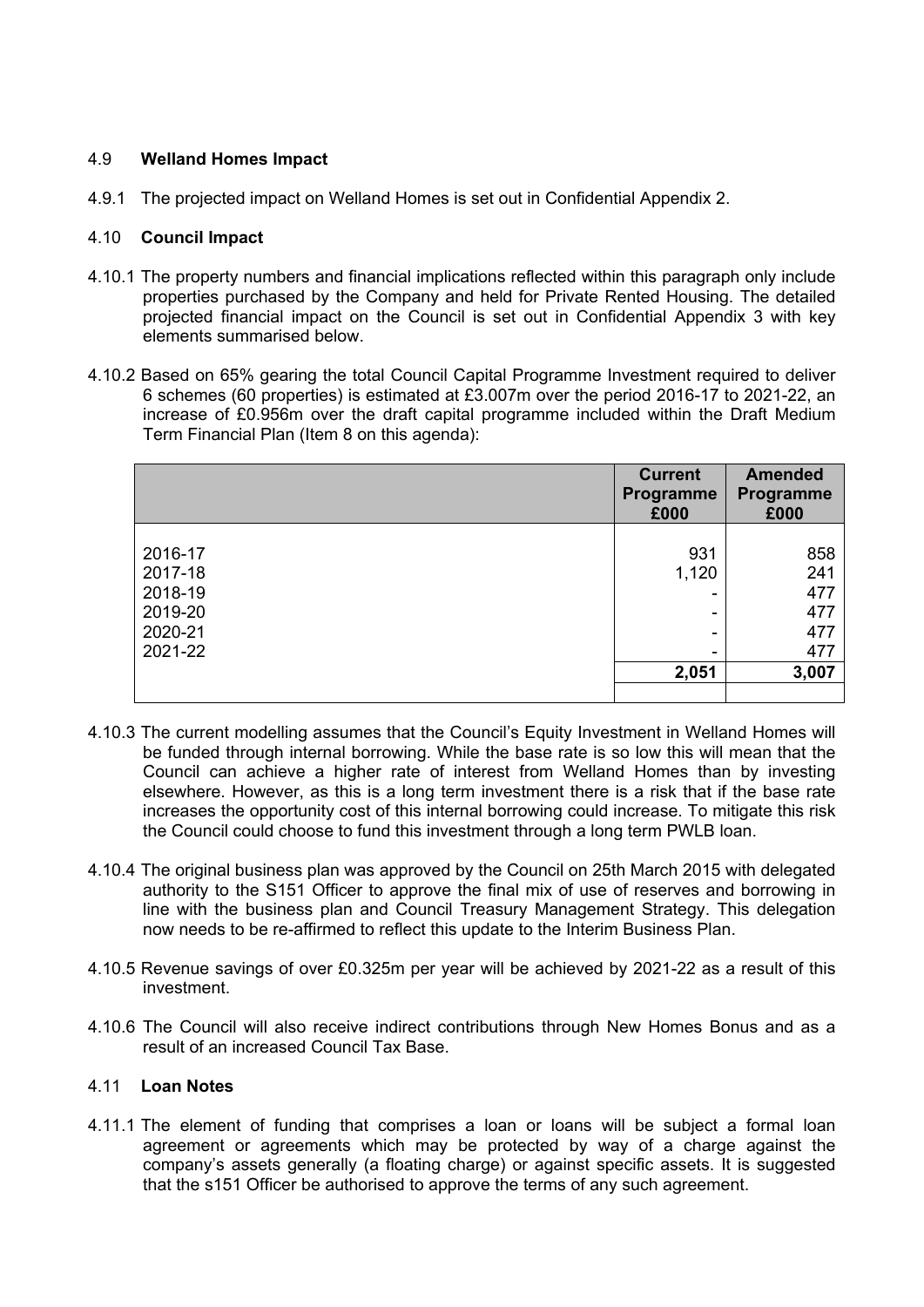## 4.12 **External Evaluation of Business Model**

4.12.1 The updated Interim Business Plan has been developed taking into account informal advice received from our external auditors. However, the legislation and regulations applying to areas such as State Aid, Corporation Tax and Value Added Tax are extremely complex. The modelling completed and assumptions made will therefore be subject to external evaluation before any loan agreements are completed.

## 4.13 **Treasury Management Implications**

- 4.13.1 No borrowing has been undertaken since the business plan was approved and the updated interim business plan assumes all funding will be from existing council reserves.
- 4.13.2 The current lack of clarity over the level and timing of future investment requirements has led to a position where the Council's Interim Treasury Management Strategy for 2016/17 only allows short term lending for up to a month at a time – so that cash flow resources are available if required for Welland Homes. The rates of interest receivable on this basis tend to be uncompetitive (usually less than 0.25%) leading to a shortfall in interest earned against budget in 2016/17.
- 4.13.3 To reflect the recommendations set out within this report the Council's 2017/18 Treasury Management Strategy, included as Appendix G to Item 8 on this agenda (The Council's Budget and Medium Term Financial Plan) now needs to be updated to reflect the change in the capital programme set out in para 4.10.2 and the subsequent impact on capital financing and expected investment levels.
- 4.13.4 It is also recommended that the Council reverts back to the original 2016/17 Treasury Management Strategy approved by Council on 24<sup>th</sup> February 2016 with immediate effect but keeps the CCLA instant access money market fund counterparty limit at £10m rather than original £5m.

## 4.14 **Wider Business Case Review**

4.14.1 In addition to the 60 investment properties addressed in this update, the 2 development schemes being pursued by Welland Homes are now moving through the planning process. These schemes will be subject to a detailed financial viability appraisal when a competitive tendering exercise has been completed. Pending the outcome of this exercise it may be necessary to revisit the overall Business Case.

## **5. OPTIONS**

## 5.1 **Do Nothing**

5.1.1 Whilst this option would provide time to consider the Business Case, it would in the meantime limit the delivery of housing from Welland Homes under the existing business plan and leave the Company unable to meet its contractual commitments re Green Lane.

## 5.2 **Agree an update to the Interim Business Case**

5.2.1 This has the advantage of securing quick delivery of some important projects, enabling further consideration of a longer term business case for the company once detailed analyses of the impact of imminent changes to the housing landscape have been considered alongside all options for securing delivery of housing in greater numbers.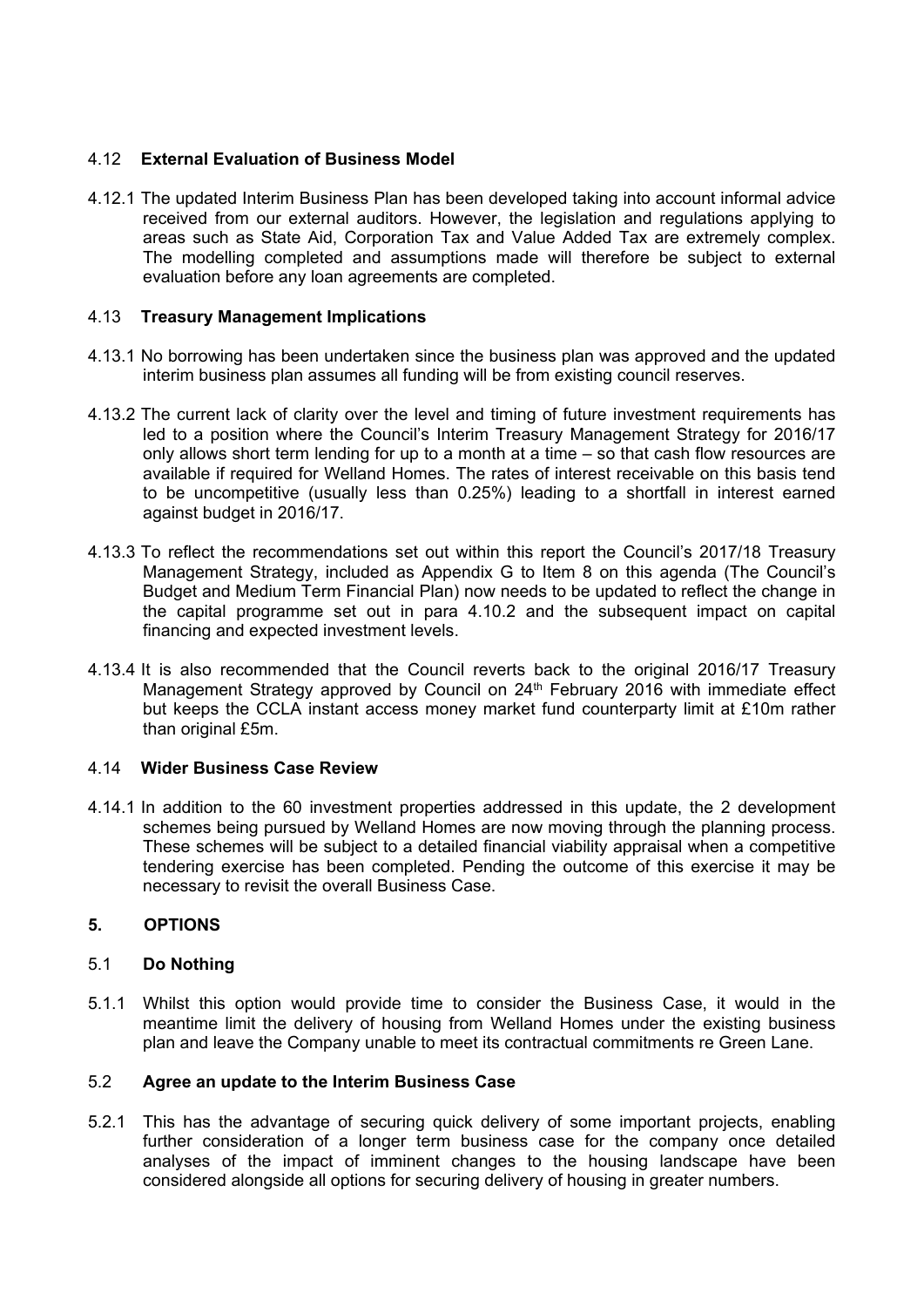## **6. REASONS FOR RECOMMENDATIONS**

6.1 An update to the interim business plan provides the best delivery option during a period of uncertainty in relation to the future scale of development required.

## **7. EXPECTED BENEFITS**

7.1 This update to the amended business case will deliver 60 private rented properties by 2021/22 and support the delivery of savings targets set out in the Councils Medium Term Financial Plan.

## **8. IMPLICATIONS**

## 8.1 **Constitution & Legal**

- 8.1.1 Whilst operational matters in respect of the company are executive functions, the changes proposed to the business plan result in a need to change the budget. As a result, the final decision is reserved to Council.
- 8.1.2 The key legal issues have been considered at each stage of the project, and have been reported to the Cabinet and Council previously. The key legal issue affecting this report is of state aid, and that issue is dealt with in the body of the report.
- 8.1.3 The proposed interim business plan is consistent with the agreed objectives of the development company.

## 8.2 **Contracts**

8.2.1 There will be a number of contractual arrangements between the Council and the Company – examples being in terms of services delivered to the Company by the Council, to the Council by the Company and in terms of the loan agreement(s).

## 8.3 **Corporate Priorities**

8.3.1 This update to the interim business plan meets the council's medium term financial plan and commitment to housing and growth in the district.

## 8.4 **Financial**

8.4.1 This is a financial report with detailed financial implications set out in the body of the report.

## 8.5 **Reputational**

8.5.1 Successful delivery of properties through Welland Homes Limited is very important to the Council not only in terms of its corporate objectives, but also reputationally.

## 8.6 **Risk Management**

8.6.1 The approach set out in the interim business plan will be underpinned by strong risk management. The interim business plan provides reduced risk to the council that the original business plan by giving greater certainty and increased contributions to the council.